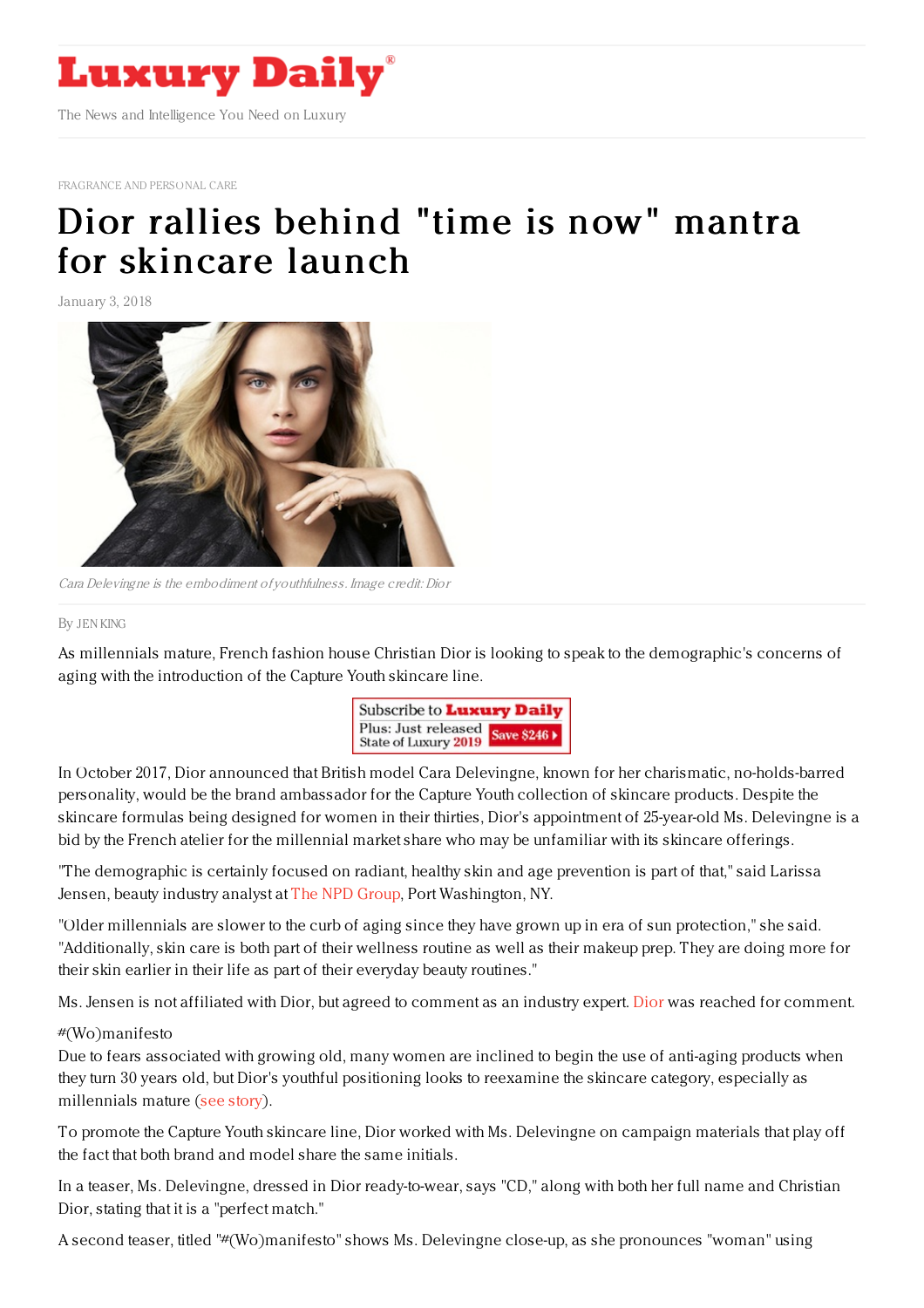different stresses. The model then says, "I am a woman. Yes, I am. And nobody can do it like we can."

Dior's third teaser for the campaign, breaking Jan. 3, features Ms. Delevingne repeating "now" multiple times before stating, "It's really all there is."

As the 15-second clip continues, Ms. Delevingne says, "If you want to make something happen, the time is now."

On the brand's content site [DiorMag](https://www.dior.com/diormag/en_us), where the video teasers have been posted, Dior shares its hope that "the time is now" maxim becomes more than just the Capture Youth product line tagline to become "the rallying cry of the generation for which [Ms. Delevingne] is an icon."

Additional campaign materials show Ms. Delevingne describing Dior in three words: timeless, innovation and beauty. The model then describes the Dior Woman as being the person in a room that everyone else wants to be and how her own personal motto is "embrace your weirdness."



Dior Skincare's Capture Youth collection includes serums and an age-delay cream. Image credit: Dior

Despite its feminist perspective and empowering mantra, when Ms. Delevingne was appointed ambassador of Capture Youth, Dior did receive negative commentary from consumers and the media. Many felt that a not-yet-30 model was not the best choice for a skincare campaign geared toward an older, maturing millennial demographic.

Nevertheless, Ms. Delevingne's sway among millennials superseded agism as Dior felt her personna is a reflection of Capture Youth and results gleaned when used by a consumer looking to curb the signs of aging.

Based on 10 years of skin aging research, Dior and its scientific partners found that the higher the total power of antioxidants as measured by PAOT technologies, the younger the skin.

Capture Youth is designed to delay aging before signs appear. The range includes five targeted serums to meet specific skincare needs and a single universal antioxidant creme.

Serum options include formulas for illuminating, plumping, lifting, anti-redness soothing and mattifying. Each serum retails for \$95 for 1 ounce.

By using the \$95 Capture Youth age-delay advanced creme with a serum, consumers are able to create a personalized skincare regimen.

## Shifting awareness

Recently, Dior Skincare has invested its attention into a younger segment of the personal care market.

In March, Dior committed itself to environmentally friendly skincare with a new personal care launch.

The nine-product Hydra Life collection is skewed toward a younger, product-conscious consumer as the line is free